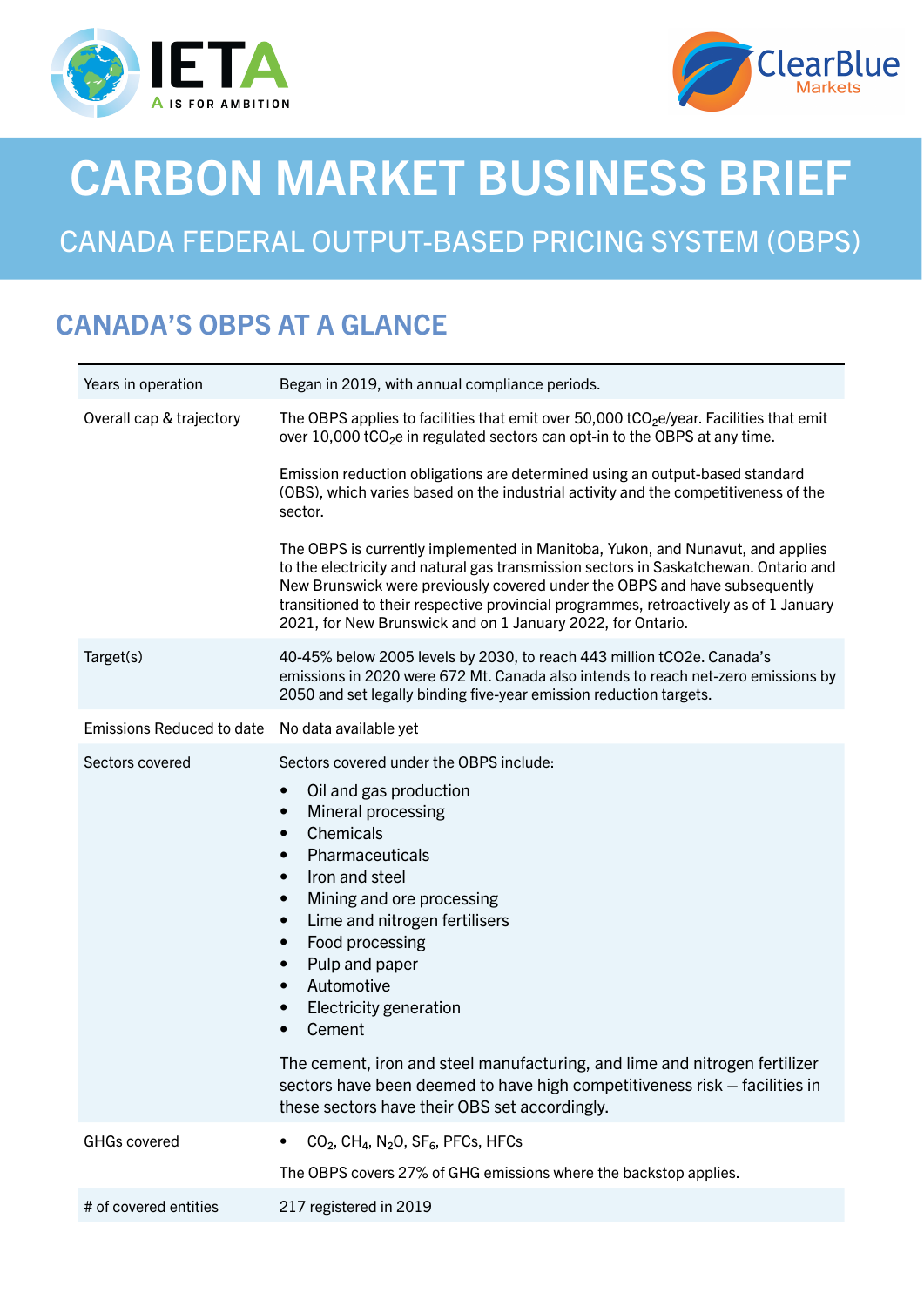| Allocation method               | OBS is set by industrial activity and is based on the sector's average emissions<br>intensity. OBS for sectors with low or medium competitiveness risk is set at 80% of<br>the sector's average emissions intensity, while OBS for sectors with high risk is set<br>at 90% or 95%.                                                                                                                                                                                                                                                                                                                                                                                                                       |
|---------------------------------|----------------------------------------------------------------------------------------------------------------------------------------------------------------------------------------------------------------------------------------------------------------------------------------------------------------------------------------------------------------------------------------------------------------------------------------------------------------------------------------------------------------------------------------------------------------------------------------------------------------------------------------------------------------------------------------------------------|
| <b>Trading rules</b>            | A facility may comply through any combination of payment of the excess emissions<br>charge; use of surplus credits; use of recognised units (approved provincial offset<br>credits); and use of offset credits.<br>Surplus credits have a five-year expiry limit.<br>$\bullet$<br>Offset credits have an eight-year expiry limit.<br>$\bullet$<br>Surrendered compliance units are retired by ECCC.<br>$\bullet$<br>A facility may choose to voluntarily retire its compliance units.<br>$\bullet$                                                                                                                                                                                                       |
| Use of offsets and linking      | Entities can use offset credits from the Federal GHG Offset System (currently<br>under development) and recognised units from approved provincial offset systems<br>(Alberta and British Columbia, since March 2021). The 2019-21 compliance<br>periods did not have compliance unit usage limits, while from 2022 onwards there is<br>a 75% cap.                                                                                                                                                                                                                                                                                                                                                        |
| Other features                  | N/A                                                                                                                                                                                                                                                                                                                                                                                                                                                                                                                                                                                                                                                                                                      |
| Penalties for<br>non-compliance | If the 15 December compliance deadline is missed, compliance is due at an<br>increased rate of four to one (4:1) by 15 February of the following year. Facilities are<br>required to submit four compliance units for each $tCO2e$ over the emissions limit or<br>four times the excess emissions charge rate.                                                                                                                                                                                                                                                                                                                                                                                           |
| Use of revenues                 | All proceeds collected from OBPS compliance payments will be returned directly to<br>regulated emitters to support GHG emission reduction projects and the use of lower-<br>carbon technologies and processes. Proceeds are being returned to the provinces<br>of origin through a merit-based funding stream called Output-Based Pricing System<br>Proceeds Fund including the Decarbonization Incentive Program (DIP) and Future<br>Electricity Fund (FEF). FEF is funded through OBPS-covered electricity generating<br>facilities (utilities) and proceeds from FEF will be returned through funding<br>agreements with federal backstop provinces, as such, they are not open to other<br>emitters. |

#### MAJOR DEVELOPMENTS

Over the past year, progress on the development and implementation of the Federal GHG Offset System has been made. On 17 January 2022, draft protocols for two of the five priority protocols were published for a 30-day consultation: Landfill Methane Recovery and Destruction and Reducing Greenhouse Gas Emissions. The three other priority project types that are being developed are Improved Forest Management, Enhanced Soil Organic Carbon, and Livestock Feed Management. The final regulations for the Federal GHG Offset System are expected in spring 2022.

In 2021, the Federal government released an updated Pan-Canadian Benchmark for Carbon Pricing Federal Benchmark for 2023-30 for carbon pollution pricing systems in Canada. This includes a new minimum national carbon pollution price schedule for explicit price-based systems to begin at C\$65 tCO<sub>2</sub>e in 2023 and increase by C\$15 per year to C\$170 tCO<sub>2</sub>e in 2030.

As part of the review of the OBPS regulation in 2022, on 13 December 2021, ECCC published the Review of the OBPS Regulations Consultation Paper, initiating a 45-day open consultation until 24 January 2022. The Consultation Paper proposed several changes to the OBPS regulations including introducing tightening rates for stringency factors, developing new output-based standards, reviewing existing standards, the deadline for voluntary opt-in application, changes to materiality thresholds and more. The ECCC is proposing an annual tightening rate of 2% to apply to most output-based standards starting in the 2023 compliance period; a rate of less than 2% would apply to sectors that were identified at high risk of carbon leakage and adverse competitiveness impacts – aluminium, cement, iron and steel.

This tightening rate would not apply to the electricity sector, as it would be considered separately under the federal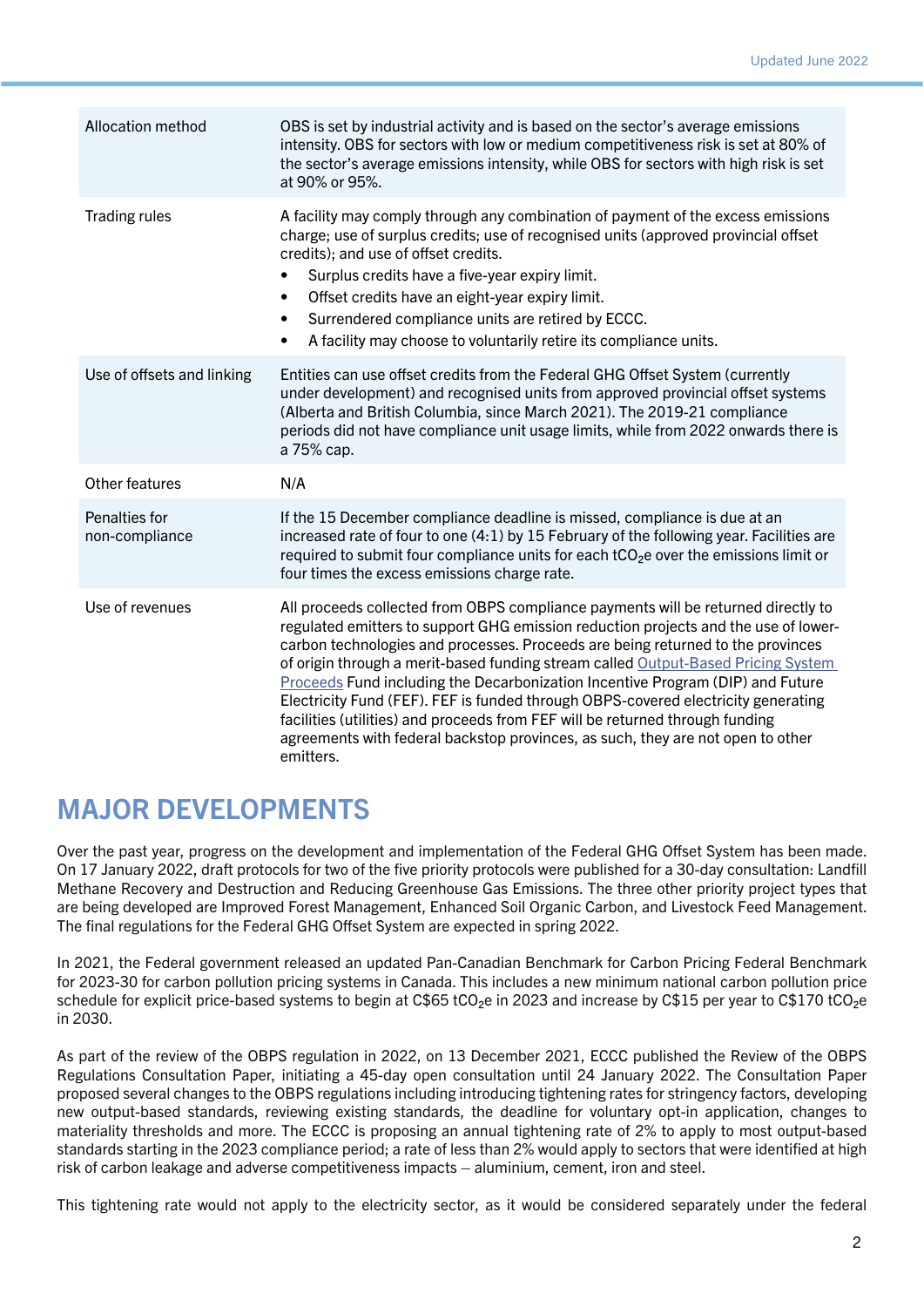government's net-zero electricity generation commitment. As part of Canada's economy-wide goal of achieving net-zero emissions by 2050, a Clean Electricity Standard (CES) is in development to mandate the necessary transition for the country's energy system towards non-emitting electricity generation sources as well as meeting the increasing supply of clean electricity for electrification. A CES would align with the federal OBPS, and the two would work in tandem to provide a clear phase-out of fossil fuel-based electricity generation and an incentive for fuel-switching.

Other proposed changes include setting a deadline for voluntary facilities to opt-in to the federal OBPS as opposed to allowing opt-in any time during the year. This would change to abiding by a deadline (not yet finalised but the example suggests 1 April) and starting the compliance period on 1 January of the year after applying for voluntary participation.

The outcomes of the consultation will be reflected in the draft OBPS regulation, which is expected in the first half of 2022, following by a 30-day consultation period. Final Regulations for the post-2022 federal OBPS programme are expected before the end of 2022. Amendments will come into force on 1 January 2023.

### MARKET COMMENTARY

Key to achieving Canada's new emissions reduction target of 40-45% below 2005 levels by 2030, the Federal Carbon Pollution Pricing Benchmark plays an important role in shaping the Canadian carbon markets.

Even though the proposed regulatory amendments would only apply to the federal OBPS, there could be implications for the upcoming review of the provincial programmes and the development of new provincial systems in jurisdictions where the federal OBPS continues to operate. The provinces could look towards the federal OBPS for guidance in their design progress. It is also important to consider the possibility of returning to the federal OBPS, which could be a result of political changes in provincial elections or through provincial programmes failing to meet federal stringency. Provinces likely to remain in the Federal OBPS post-2022 are PEI, Manitoba, Yukon and Nunavut. Saskatchewan currently regulates some sectors of industrial emitters with OBPS covering the remaining sectors, however, provincial authorities have indicated in a discussion paper for post-2022 design that they intend to expand their programme to cover all mandated sectors.

ClearBlue's current OBPS Supply and Demand Forecast can be seen in Figure 1. As depicted by the balance bars in blue, it is expected that there will be a shortage of compliance units (offset credits, recognised units, and surplus credits) in the market to meet the demand from OBPS facilities. Overall, there was a slight covered emission decrease from 2019 to 2020 of approximately 0.5% <sup>1</sup> as a result of the COVID-19 pandemic, while New Brunswick's provincial OBPS programme was approved retroactively to 1 January 2021, marking the province's departure from the federal OBPS.

Nonetheless, we see an increase in demand in 2021, which is attributed to a rise in Saskatchewan's coal and diesel power output due to a declining OBS for coal-fired generation. Meanwhile, a decrease in demand in 2022 is due to the 75% compliance unit usage limit in force, as well as Ontario exiting the OBPS programme as its provincial EPS came into effect 1 January 2022. With Ontario leaving the federal OBPS, Ontario entities must utilise or sell any surplus credits they generated in 2021 or previous compliance periods (in they were banked). As surplus credits generated and/or purchased in the Federal OBPS are not fungible in the Ontario EPS programme, if they are not optimised by the 2021 compliance deadline of 15 December 2022, they lose their value.

As the government is currently in the process of developing the Federal GHG Offset System, the relevant volume of offset credits was not available to the OBPS market for the 2019 or 2020 compliance period deadlines. ECCC published the draft regulations for the offset system in March 2021, and the final regulations were initially expected to be published in Fall 2021 but have been postponed to spring 2022. Once the regulations have been finalised and project development can commence, there will be further delays in bringing offset credits to market due to the lead time to register projects and issue credits, typically more than a year.

 $1$  The 0.5% decrease was determined by comparing the electricity usage rates from 2019 to 2020 in Ontario, specific facility electricity usage data, and looking at the electricity usage rate changes in other jurisdictions such as California and Quebec. An average of the values (0.5%) was taken.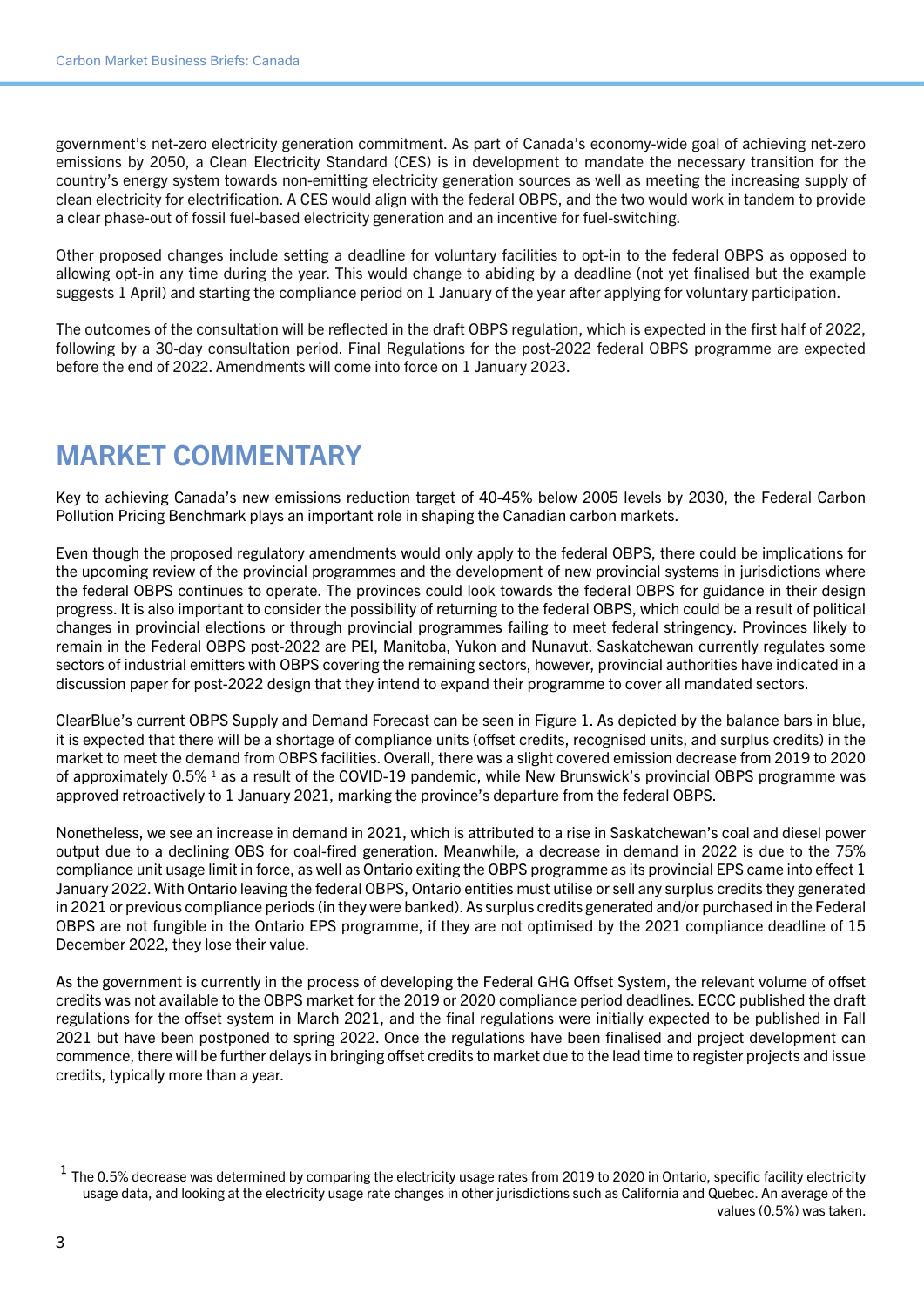Credits from approved projects in active provincial offset registries will be eligible under the OBPS and are known as recognised units. Currently, only five protocols in Alberta's offset system have been approved: Aerobic Composting, Aerobic Landfill Bioreactor Projects, GHG Emission Reductions from Pneumatic Devices, Reducing GHG Emissions from Fed Cattle, and Selection for Low Residual Feed Intake for Beef Cattle. Although the British Columbia offset system has been approved, there are currently no approved protocols.



#### FIGURE 1 OBPS Supply and Demand Forecast (tCO<sub>2</sub>e)

#### USEFUL LINKS

[Environment and Climate Change Canada, Pan-Canadian Framework on Clean Growth and Climate Change](http://www.canada.ca/en/services/environment/weather/climatechange/pan-Canadian-framework.html)

[Environment and Climate Change Canada, Pricing pollution: how it will work](http://www.canada.ca/en/environment-climate-change/services/climate-change/pricing-pollution-how-it-will-work.html)

[Environment and Climate Change Canada, Output-Based Pricing System](http://www.canada.ca/en/environment-climate-change/services/climate-change/pricing-pollution-how-it-will-work/output-based-pricing-system.html)

[Environment and Climate Change Canada, Technical paper: federal carbon pricing backstop](http://www.canada.ca/en/services/environment/weather/climatechange/technical-paper-federal-carbon-pricing-backstop.html)

[Environment and Climate Change Canada, Review of the federal Output-Based Pricing System Regulations](https://www.canada.ca/en/environment-climate-change/services/climate-change/pricing-pollution-how-it-will-work/output-based-pricing-system/review.html)

[Environment and Climate Change Canada, Federal GHG Offset System](https://www.canada.ca/en/environment-climate-change/services/climate-change/pricing-pollution-how-it-will-work/output-based-pricing-system/federal-greenhouse-gas-offset-system.html)

[Environment and Climate Change Canada, List of Recognized Offset Programs and Protocols for the Federal OBPS](https://www.canada.ca/en/environment-climate-change/services/climate-change/pricing-pollution-how-it-will-work/output-based-pricing-system/list-recognized-offset-programs-protocols.html)

[The Federal Carbon Pollution Pricing Benchmark](https://www.canada.ca/en/environment-climate-change/services/climate-change/pricing-pollution-how-it-will-work/carbon-pollution-pricing-federal-benchmark-information.html)

[Review of the OBPS Regulations: Consultation Paper](https://www.canada.ca/en/environment-climate-change/services/climate-change/pricing-pollution-how-it-will-work/output-based-pricing-system/2022-review-consultation.html)